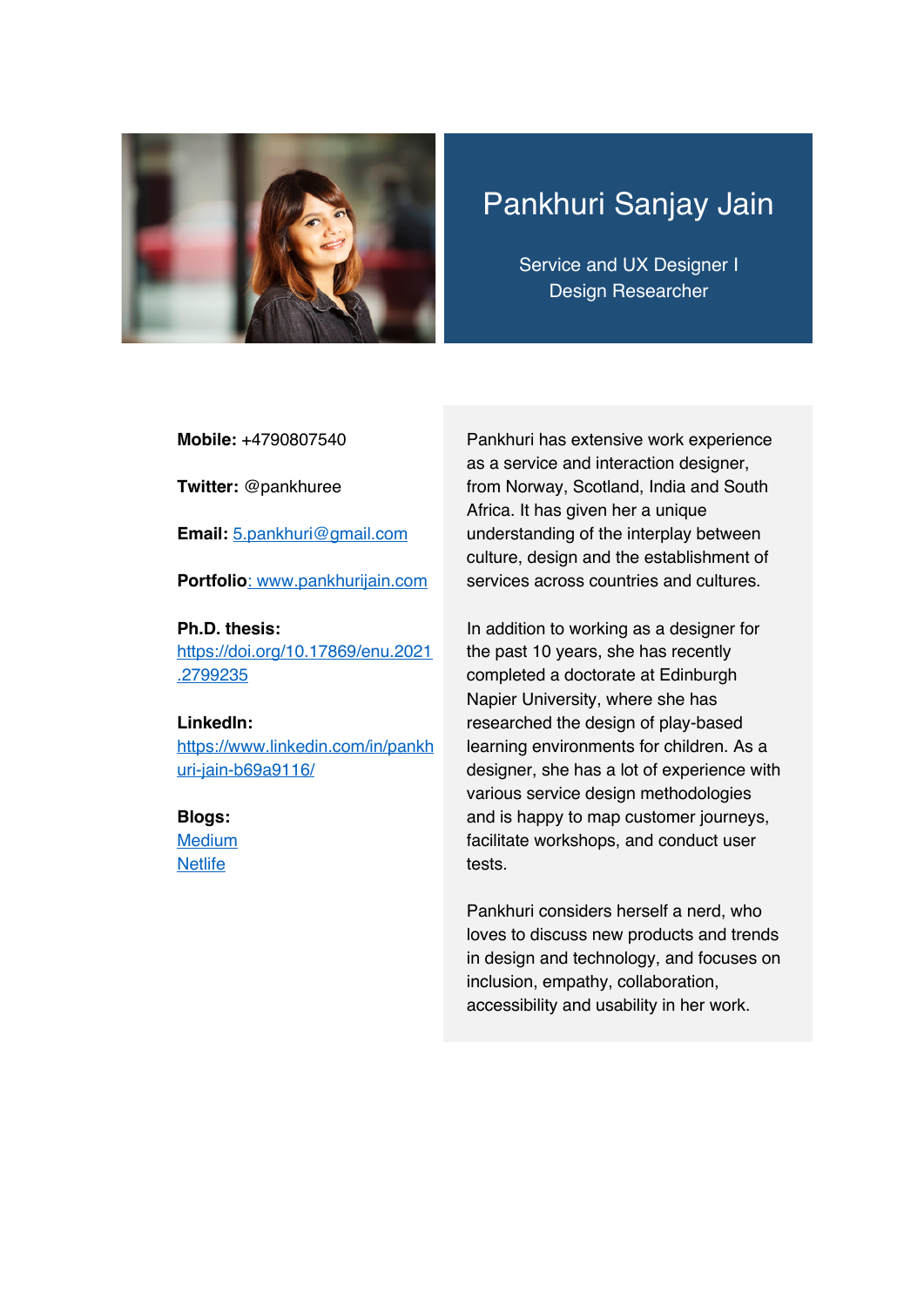### **Work Experience**

| <b>Service Designer</b><br>Netlife Design,<br>Oslo<br>$(2019 - Present)$                        | In Netlife, she works with both public and private<br>sector organisations such as the Norwegian Red<br>Cross (Røde Kors), DIBK, Nofima, Bærum<br>Kommune, Schibsted, NITO, IMDI, Vollebekk<br>Fabrikker and Helly Hansen. As a user-focused<br>designer, she specialises in the design and<br>development of accessible and intuitive solutions.<br>During her time at Netlife, she has taught various<br>methods of user-testing as well as accessibility<br>(Universell utforming). She has engaged in user-<br>testing, design sprints and extensive user research.<br>In addition, she has recently designed a framework<br>and course for inclusive design, which focuses on<br>including users in the design process as co-creators<br>and designing for user groups with multiple and<br>unique abilities. |
|-------------------------------------------------------------------------------------------------|--------------------------------------------------------------------------------------------------------------------------------------------------------------------------------------------------------------------------------------------------------------------------------------------------------------------------------------------------------------------------------------------------------------------------------------------------------------------------------------------------------------------------------------------------------------------------------------------------------------------------------------------------------------------------------------------------------------------------------------------------------------------------------------------------------------------|
| <b>Associate Lecturer</b><br><b>Edinburgh Napier</b><br>University,<br>Edinburgh (2018)         | She tutored the undergraduate module on Design<br>Research methods, which was designed for third-<br>year students at Edinburgh Napier University.                                                                                                                                                                                                                                                                                                                                                                                                                                                                                                                                                                                                                                                                 |
| <b>Master's Thesis</b><br>Advisor<br><b>Edinburgh Napier</b><br>University,<br>Edinburgh (2018) | She supervised master's dissertations of design<br>students, ranging from backgrounds in Product,<br>Lighting, Interiors and Motion Graphics.                                                                                                                                                                                                                                                                                                                                                                                                                                                                                                                                                                                                                                                                      |
| Sanior Daeign                                                                                   | Che wested en a conies Decise Descessbes with UE                                                                                                                                                                                                                                                                                                                                                                                                                                                                                                                                                                                                                                                                                                                                                                   |

#### **Senior Design**

**Researcher** Human Factors International, Mumbai / Johannesburg (2015) She worked as a senior Design Researcher with HFI and was sent to South Africa with a cross-disciplinary team of professionals to conduct ethnographic and user-focused research amongst Small Medium Enterprise owners. During this job, she was also certified on the job as a Usability Analyst.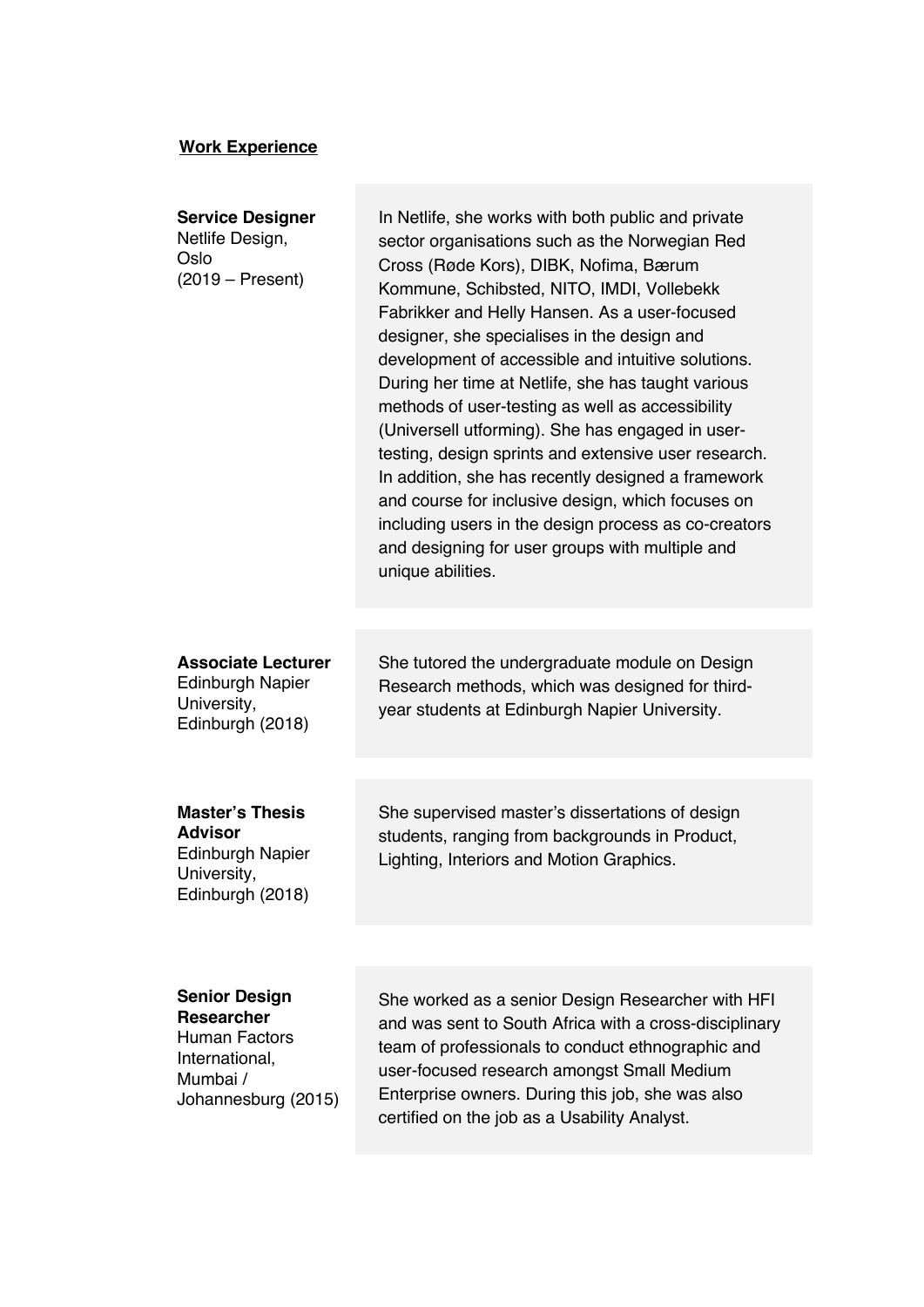| <b>Graphic Designer</b><br>Atlas Copco,<br>Pune (India)<br>(2013)                      | She worked as a Graphic Designer with the Brand<br>Studio at Atlas Copco in Pune, and designed<br>materials such as Brochures, E-Magazines, E-books,<br>digital marketing collaterals and advertisement<br>campaigns for Atlas Copco offices globally.                                                                                                                                                          |
|----------------------------------------------------------------------------------------|-----------------------------------------------------------------------------------------------------------------------------------------------------------------------------------------------------------------------------------------------------------------------------------------------------------------------------------------------------------------------------------------------------------------|
|                                                                                        |                                                                                                                                                                                                                                                                                                                                                                                                                 |
| <b>Associate Designer</b><br><b>Elephant Design</b><br>Pune (India)<br>$(2011 - 2012)$ | She worked as a Brand and Packaging Designer,<br>conceptualising colour & form explorations and<br>developed new packaging derivatives based on<br>project briefs. She was also in-charge of timely<br>execution of activities during design development,<br>project management, responsible for the pre-<br>production stage of projects such as creating<br>prototypes, developing print pre-requisites, etc. |
|                                                                                        |                                                                                                                                                                                                                                                                                                                                                                                                                 |
| <b>Brand Developer</b><br>Broadvision,<br>Bangalore (India)<br>(2011)                  | She was responsible for all the design & project<br>management activities for some segments of the<br>Mahindra group as well as other brands like The Art<br>of Living Health & Education Trust and Mahindra<br>Group Management Cadre.                                                                                                                                                                         |
|                                                                                        |                                                                                                                                                                                                                                                                                                                                                                                                                 |
| Design Intern<br><b>Elephant Design</b><br>Pune (India)<br>(2010)                      | She worked on a system's design concept &<br>campaign for elderly people, as a part of her final<br>undergraduate industry project.                                                                                                                                                                                                                                                                             |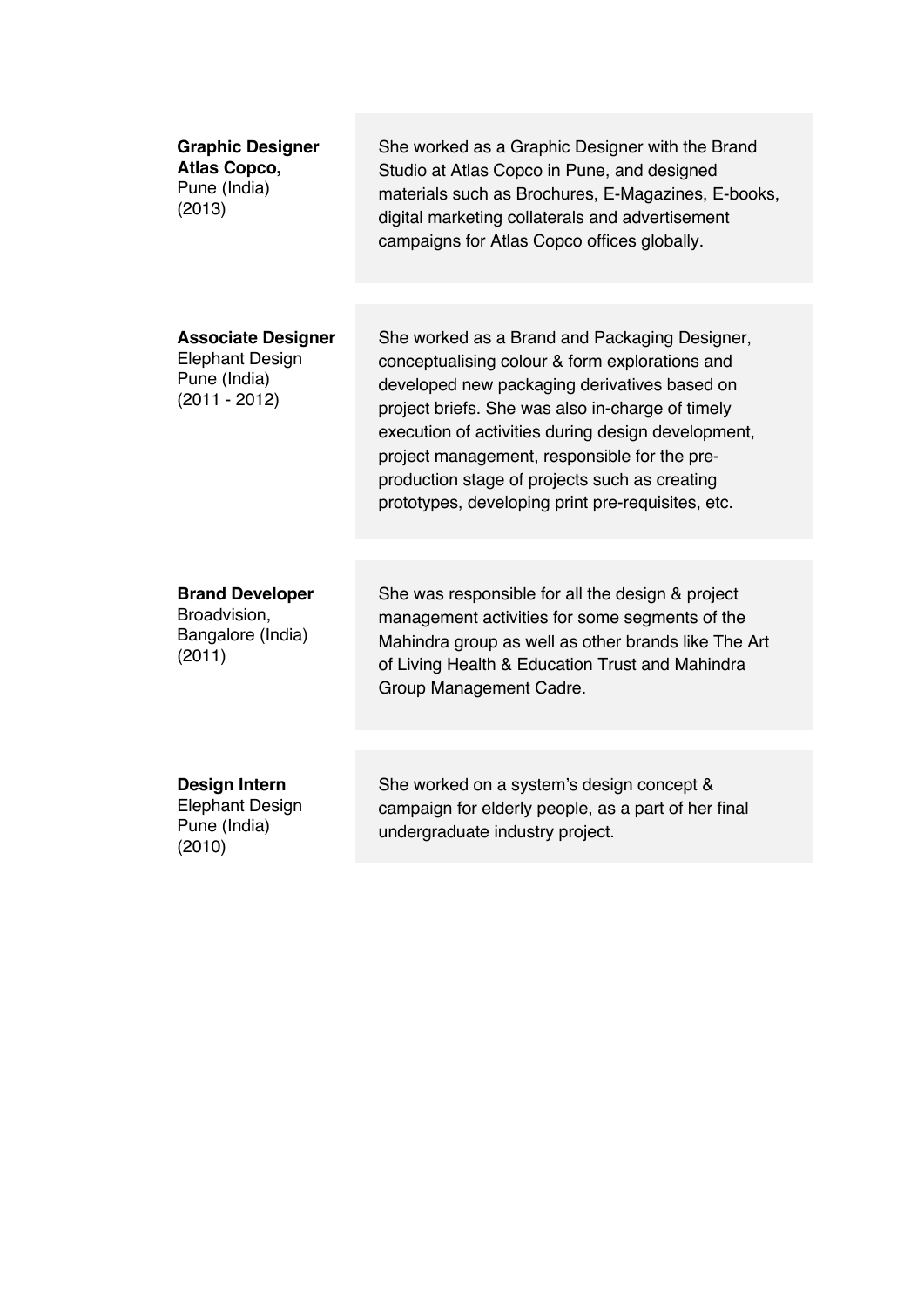# **Education**

| PhD. in Design and       | <b>Masters in Interaction</b> | <b>Graduate Diploma in</b> |
|--------------------------|-------------------------------|----------------------------|
| <b>Creative Research</b> | <b>Design</b>                 | <b>Graphic Design</b>      |
| $(2015 - 2020)$          | $(2013 - 2014)$               | $(2006 - 2011)$            |
| <b>Edinburgh Napier</b>  | <b>Edinburgh Napier</b>       | MIT's Institute of Design, |
| University, Scotland     | University, Scotland          | India                      |

## **Skills**

the control of the control of the con-

| <b>Design and Research</b> | User-testing (moderated & un-moderated)<br>Design sprints and Service Design workshops<br>Design of Information Architecture and workflows<br>Conceptualisation<br>Play-tests and play workshops<br>Accessibility (Universell Utforming) checks<br>Customer journey mapping<br>Design ethnography, Participatory design,<br>Co-design workshops, Cultural probes |
|----------------------------|------------------------------------------------------------------------------------------------------------------------------------------------------------------------------------------------------------------------------------------------------------------------------------------------------------------------------------------------------------------|
|                            |                                                                                                                                                                                                                                                                                                                                                                  |

| <b>Software and Technical</b><br><b>skills</b> | Adobe Photoshop, Illustrator and InDesign<br>Figma and Sketch<br>Slack<br>Mural and Miro (online collaborative tools for digital<br>sprints)<br><b>Task Analytics and Google Analytics</b><br>Tree jack (to test Information Architecture)<br>WCAG and UU tools (Siteimprove, WAVE accessibility<br>checker, and other accessibility plugins) |
|------------------------------------------------|-----------------------------------------------------------------------------------------------------------------------------------------------------------------------------------------------------------------------------------------------------------------------------------------------------------------------------------------------|
|                                                |                                                                                                                                                                                                                                                                                                                                               |